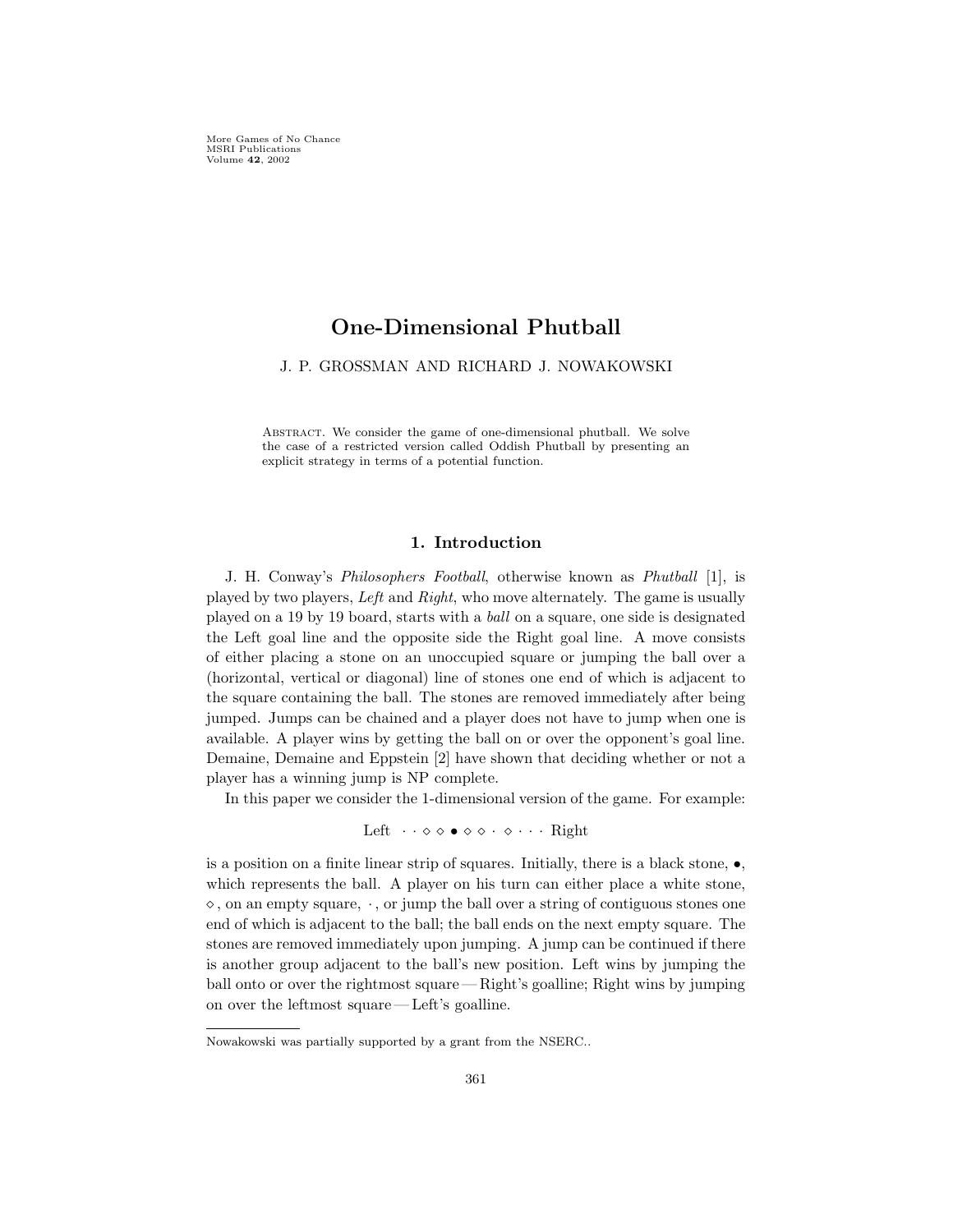It would seem clear that

- Your position can only improve by having a stone placed between the ball and the opponent's goalline; and
- Your position can only improve if an empty square between the ball and the opponent's goalline is deleted.

However, both of these assertions are false as can be seen from the following examples. In all cases it is Left to move first and since Right can win by jumping if Left does not move the ball, Left's move must be a jump.

> (1) Left wins:  $\diamond \bullet \diamond \cdot \diamond \cdot \diamond \cdot \cdot \cdot$ (2) Right wins:  $\diamond \bullet \diamond \cdot \diamond \diamond \diamond \cdot \cdot \cdot$ (3) Right wins:  $\diamond \bullet \diamond \cdot \diamond \diamond \cdot \cdot \cdot$

The reader may wish to check that in (1) Left loses if he jumps all three stones. The main continuation for (1) and (2) are given next, the reader may wish to try other variations. An arrow indicates the move was a jump and the numbers give the order of the placement of the stones.

> (1):  $\diamond \bullet \diamond \cdot \diamond \cdot \diamond \cdot \cdot \cdot \cdot \rightarrow \diamond 3 \cdot 1 \bullet \diamond \cdot 2 \cdot \cdot$  $\rightarrow \diamond \diamond \cdot \diamond \cdot \diamond \cdot 2 \bullet 1$ Left jumps and wins  $(2): \diamond \bullet \diamond \cdot \diamond \diamond \diamond \cdot \cdot \cdot \cdot \rightarrow \diamond \cdot \cdot \cdot 3 \cdot 1 \bullet 2 \cdot 4$  $\rightarrow \diamond 2 \bullet 1 \cdot 3 \cdot \diamond 0$

Right jumps and wins

Also the obvious Never jump backwards heuristic does not always work. In  $\cdots \cdots \diamond \diamond \diamond \diamond \cdots \diamond \diamond \cdots$   $\cdots \cdots$ , Right's only winning move is to

jump backwards to

 $\cdots \cdots \diamond \diamond \diamond \diamond \cdots 4 \cdot 2 \bullet 1 \cdot 3 \cdots$ 

This splits into two options, again the final plays are left to the reader:

Option  $1 \rightarrow \cdots \cdots \diamond \diamond \diamond \diamond \cdots \diamond \cdots \diamond 3 \cdot 1 \bullet 2 \cdot 4$  $\rightarrow \cdots \cdots \diamond \diamond \diamond \diamond \cdot 2 \bullet 1 \cdot 3 \cdot \cdots \cdot \diamond \cdot \diamond$  $\rightarrow \cdot \cdot 4 \cdot 2 \cdot 1 \cdot 3 \cdot \cdot \cdot \cdot \diamond \cdot \diamond \cdot \cdot \cdot \cdot \cdot \diamond \cdot \diamond$  $\rightarrow \cdot \cdot \diamond \cdot \diamond \cdot 3 \cdot 1 \bullet 2 \cdot 4 \diamond \cdot \diamond \cdot \cdot \cdot \cdot \cdot \diamond \cdot \diamond$ Option  $2 \rightarrow \cdot \cdot \cdot \cdot \cdot \cdot \diamond \diamond \diamond \diamond \cdot \cdot \cdot 4 \cdot 2 \cdot 1 \cdot 3 \cdot 5 \cdot \cdot \cdot$  $\rightarrow \cdots \cdots \diamond \diamond \diamond \diamond \cdot 2 \bullet 1 \cdot 3 \cdot \diamond \cdot \diamond \cdot \diamond \cdots$  $\rightarrow \cdot \cdot 4 \cdot 2 \cdot 1 \cdot 3 \cdot \cdot \cdot \cdot \diamond \cdot \diamond \cdot \diamond \cdot \diamond \cdot \diamond \cdot \cdot \cdot$  $\rightarrow \cdot \cdot \diamond \cdot \diamond \cdot 3 \cdot 1 \bullet 2 \cdot 4 \diamond \cdot \diamond \cdot \diamond \cdot \diamond \cdot \diamond \cdot \cdot$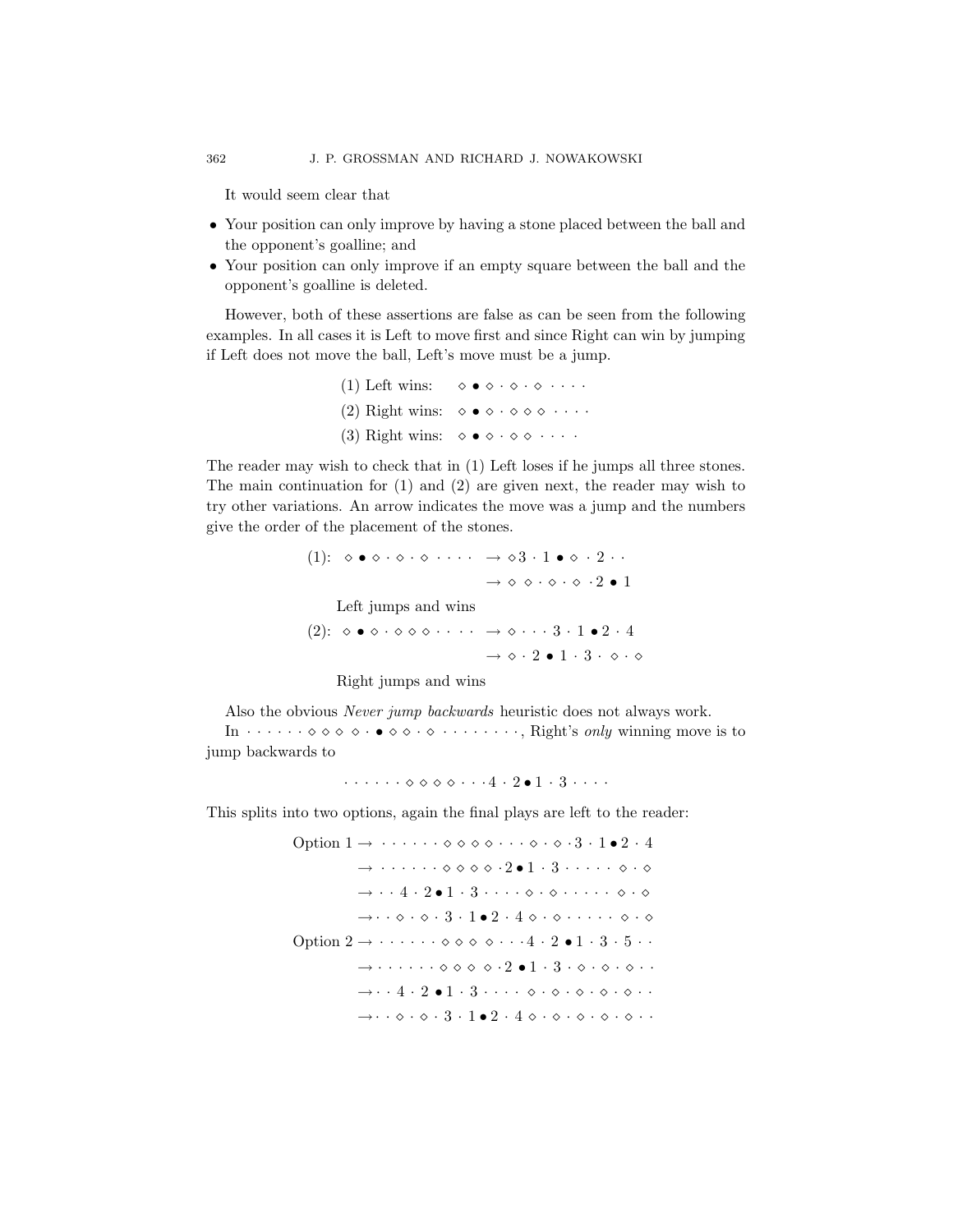The other main Right option is:

 $\cdot \cdot \cdot \cdot \cdot \cdot \diamond \diamond \diamond \diamond 1 \bullet \diamond \diamond \cdot \diamond \cdot 2 \cdot \cdot \cdot \cdot \cdot \cdot$  $\rightarrow$   $\cdots$  4  $\cdot$  2  $\bullet$  1  $\cdot$  3  $\cdots$   $\diamond$   $\diamond$   $\cdot$   $\diamond$   $\cdot$  2  $\cdots$   $\cdots$   $\cdot$  $\rightarrow \cdot \cdot \diamond \cdot \diamond \cdot 3 \cdot 1 \bullet 2 \cdot \diamond \diamond \cdot \diamond \cdot \diamond \cdot \cdot \cdot \cdot$ → · · · · · · · · · · · · · · • · · · · ·

Note that on Right's second move it does her no good to jump backwards. Left responds by placing a stone to the right.

### 2. Oddish Phutball

We do not have a complete strategy for 1-dimensional Phutball and as the preceding examples show, it is a surprisingly difficult and often counter-intuitive game to analyze in full generality. However, if we place a small restriction on the moves allowed (one that naturally arises in actual play between two intelligent beings), then we do have a complete analysis.

Oddish Phutball is 1-dimensional Phutball in which the players will only place stones on the squares at an odd distance from the ball. We therefore eliminate all the squares at an even distance from the ball and we represent the ball by an arrow between two squares. This we call the *Oddish* board. For example, the 1-dimensional Phutball position

· · · · · · • · · · · · · · ·

on the Oddish board becomes

$$
\cdot \ \diamond \ \cdot \ \diamond \ \diamond^{\downarrow} \ \diamond \ \diamond \ \cdot \ \cdot \ \cdot
$$

On the Oddish board the arrow can only move past a set of consecutive stones, stopping anywhere between the stones. The stones passed over by the arrow are removed. The arrow cannot move past an empty square. The winning condition is to move the arrow past the last square on the Oddish board. In this simplified game, one might hypothesize that an optimal player will only jump when he can 'jump to a winning position', that is, jump far enough towards the opponent's goal line that the arrow will never again return to its position before this jump. It turns out that this hypothesis is correct. It follows that one can define a potential function for each player which is the number of stones they must place before they can jump to a winning position. Our analysis will consist of showing how to calculate this potential function and demonstrating that the player with the lower potential always has a winning strategy.

The Left potential function,  $p<sub>L</sub>$ , takes into account only the squares of the Oddish board to the right of the ball. The following are the rules for the calculation.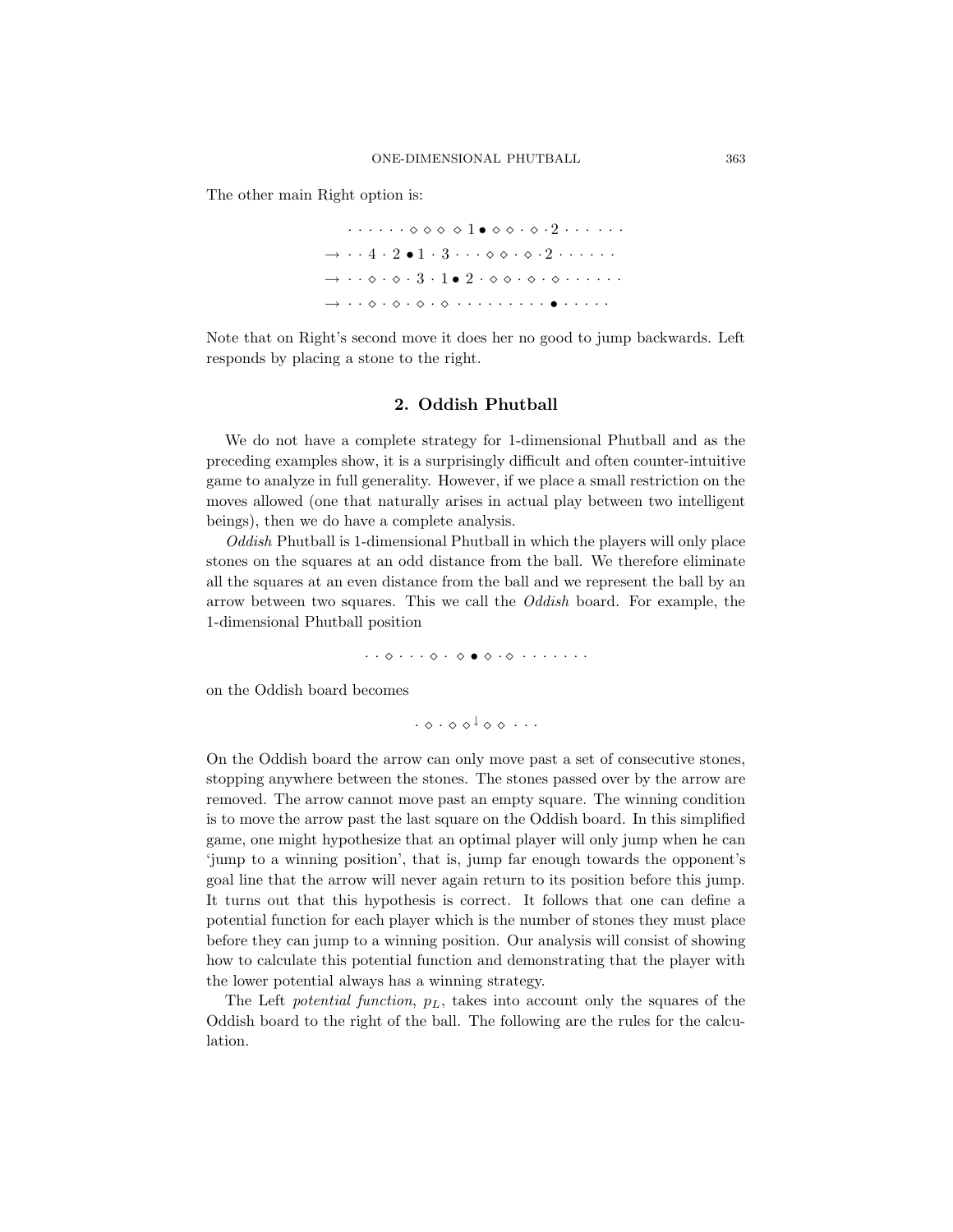(i) Summing: Compute the left sum by starting with a sum of 0 at the rightmost edge and, moving left, up to the square before the arrow:

add 1 if the next square is empty; and

subtract 1 if the next square is a stone, except if the sum is 0, in which case the sum remains 0;

(ii) The sum up to but not including the square immediately to the right of the arrow we denote by psum and the total sum we denote by bsum. The Left potential is then

$$
p_L = \lfloor bsum/2 \rfloor + (1 - \delta_p^b)
$$

where  $\delta_p^b$  is the Kronecker delta function which is 1 if  $bsum = psum$  (and this can only happen if they both equal 0) and it equals 0 otherwise.

The Right potential,  $p_R$ , is calculated similarly. In calculating Right's potential for the Oddish position

 $\cdot\, \cdot \,\, \diamond \,\, \diamond \,\, \diamond^{\,\downarrow} \,\, \diamond \,\, \diamond \,\, \diamond \,\, \cdot \,\, \cdots \,\, \diamond \,\, \cdot$ 

 $psum = bsum = 0$  therefore  $p_R = 0$ . For Left,  $psum = 2$  and  $bsum = 1$  therefore  $p_L = 1.$ 

**Theorem 1.** In a game of Oddish Phutball, Left can win if  $p_L < p_R$ ; Right can win if  $p_L > p_R$ ; it is a first player win if  $p_L = p_R$ .

To prove this result we need several observations.

Lemma 2. In an Oddish Phutball position:

(i) If  $p_L = 0$  then Left can jump to a position such that  $p_R - p_L \geq 1$ .

- (ii) If  $p_L > 0$  then Left can decrease  $p_L$  by 1 by placing a stone.
- (iii) If  $p_L > 0$  any Left jump increases  $p_R p_L$  by at most 1.

*Proof.* If there are only stones to the right of the arrow then  $p_L = 0$  and Left can jump and win immediately. Therefore, suppose that there are  $k$  stones immediately to the right of the arrow before the first empty square. Let  $m$  be the sum before these k stones are included in the count.

1: If  $p_L = 0$  then  $0 < m < k$  and specifically,  $k > 1$ . Choose  $k'$  even such that  $k-1 \leq k' \leq k$ . Therefore  $k' > 0$  and  $\lfloor (k'-1)/2 \rfloor + 1 = \lfloor k'/2 \rfloor$ . Then Left jumping over k' stones changes  $p<sub>L</sub>$  from 0 to at most  $\lfloor (k'-1)/2 \rfloor + 1$ , i.e. at most  $\lfloor k'/2 \rfloor$ . Now  $p_R$  has changed either from  $\lfloor m'/2 \rfloor + 1$  to  $\lfloor (m' + k')/2 \rfloor + 1$ for some  $m' > 0$  or from 0 to  $\lfloor k'/2 \rfloor + 1$ . In both cases, the new position has  $p_L < p_R$ .

2: If  $p_L > 0$  then  $m \geq k$ . Placing a stone on the empty square immediately to the right of this group changes  $p<sub>L</sub>$  from 1 to 0 if  $m = k$  or  $m = k + 1$ ; and if  $m \geq k+2$  then  $p_L$  changes from  $\lfloor \frac{m-k}{2} \rfloor + 1$  to  $\lfloor \frac{m-k}{2} \rfloor$ .

3: Suppose that  $p_L = \lfloor i/2 \rfloor + 1 > 0$  for some  $i \geq 0$ . Let Left jump forward over j stones. The Left potential changes from  $|i/2|+1$  to  $|(i + j)/2|+1$ . The Right potential changes from either  $|l/2|+1$  to  $|(l + j)/2|+1$  for some  $l \geq 0$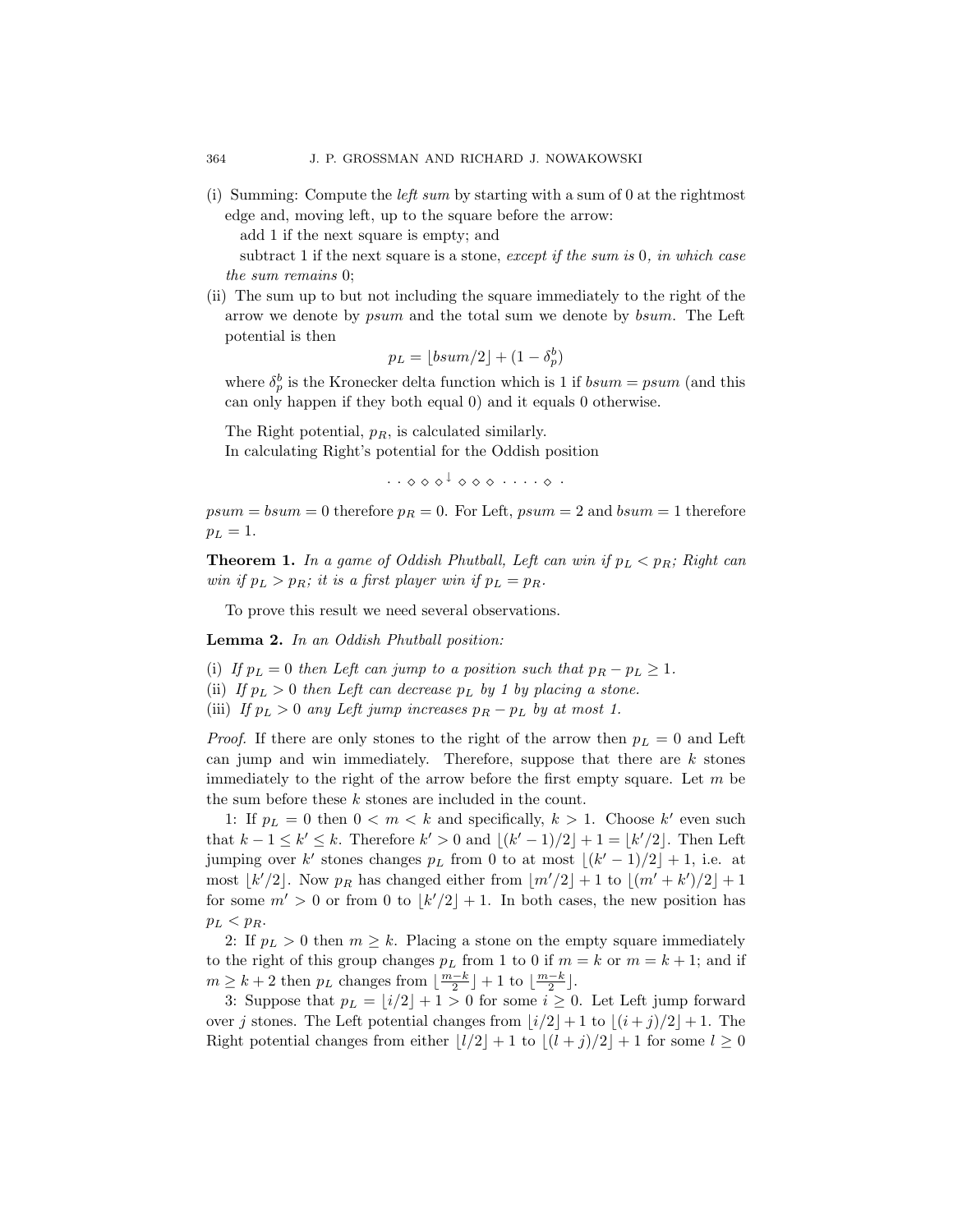or from 0 to  $\left|j/2\right|+1$ . In all cases, the change in the potential is between  $\left|j/2\right|$ and  $|j/2| + 1$ . Therefore  $p_R - p_L$  changes by at most 1.

Note that if Left jumps backwards over j stones and  $p_R > 0$  the same analysis shows  $p_R-p_L$  changes by at most 1. However, if  $p_R = 0$  with the Right sum being zero for the last q stones then the Right potential does not change if  $j < q - 1$ and changes to  $|(j - q)/2| + 1$  if  $q - 1 \leq j$  whereas the Left potential has changed from  $|i/2|+1$  to  $|(i + j)/2|+1$  for some  $i \ge 0$ . Hence the change in the Right potential is not greater than  $\lfloor j/2 \rfloor + 1$  and that of the Left is at least  $\lfloor j/2 \rfloor$ , so again the change in  $p_R - p_L$  is less than or equal to 1.

Proof of Theorem 1. We show that Left cannot lose by giving an explicit strategy and then show that the game is finite and hence Left must win.

We assume first that  $p_L < p_R$  and it is Right to move. Note that since  $p_R > 0$ , Right cannot win in one move by jumping on or over the goal line.

If Right places a stone to the left of the arrow then she decreases her potential by at most 1 and does not affect Left's potential. If she places a stone to the right of the arrow then she does not affect  $p_R$  but may decrease  $p_L$ . If Right jumps forward or backwards then  $p_L - p_R$  increases by at most 1. In all cases, it is then Left's turn with  $p_L < p_R$ .

Suppose that  $p_L = 0$  and that there are k stones in the string adjacent to the arrow. Left jumps over k' stones where  $k' = k$  or  $k' = k - 1$  and k' is even. With this k' we have  $\lfloor (k'-1)/2 \rfloor + 1 = \lfloor k'/2 \rfloor$ . Then, by Lemma 2.1,  $p_L < p_R$  and it is now Right's turn.

If  $p_L > 0$  then Left places a stone at the end of the adjacent string of stones and  $p_L$  is reduced by at least 1 and therefore by Lemma 2.2,  $p_L < p_R$  and it is now Right's turn.

Now suppose that it is Left's move with  $p_L \leq p_R$ . If  $p_L = 0$  then by Lemma 2.1 Left can jump to a position with  $p_L - p_R \ge 1$ . If  $p_L > 0$  then by Lemma 2.2 Left can place a stone to decrease  $p<sub>L</sub>$  by 1 without changing  $p<sub>R</sub>$ . In both cases, it is Right's turn with  $p_L < p_R$ . It follows that if it is Left's move and  $p_R \geq p_L$ or Right's move with  $p_R > p_L$  then Right cannot win—it is never her move in a position with  $p_R = 0$  so she never has a move that allows her to jump to the goal line. We now have to prove that the game finishes after a finite number of moves. Suppose that it does not. Let  $A$  be the rightmost square, on the Oddish board, that is changed infinitely often and suppose that the game has progressed far enough so that in the continuation no moves to the right of A are played.

The next time that the arrow passes over  $A$  to the right, it cannot be that Right has just jumped backwards past  $A$  since then Left's strategy has him placing a stone to the right of A. If Left has just jumped (immediately to the right of A) then Right must place a stone to the left and then Left would place a stone to the right of A, again a contradiction.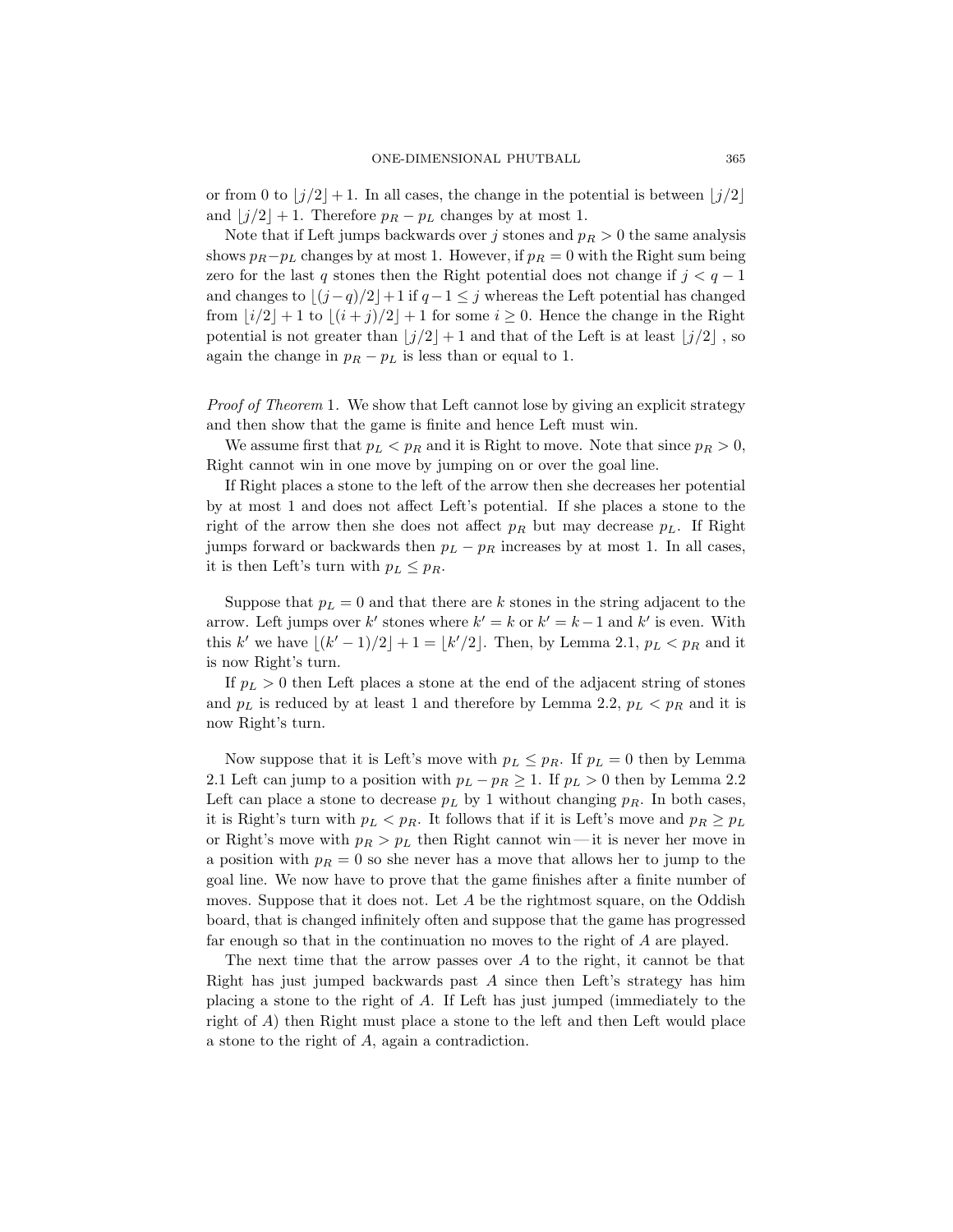Therefore the game is finite and therefore there is a winner. Since the winner is not Right, it must be Left.

## 3. 1-dimensional Phutball Revisited

When we attempted to extend our analysis to unrestricted 1-dimensional phutball, we were able to develop a generalized potential function which almost works. Instead of the full solution we had hoped for, a small hole in the proof led us to discover the position shown earlier in which the only winning move is a backwards jump. The very existence of such a position implies that a fundamentally different approach is required to fully analyze the general game. Nonetheless, the generalized potential function does provide some insight into the game, so we include it here for completeness.

The Left potential function,  $P_L$ , takes into account only the ball and all the squares to the right of the ball. The following are the rules for the calculation.

- 1. Transformation: Replace the ball with the symbol immediately to the right, and for each odd group of contiguous empty squares replace the rightmost with a stone.
- 2. Summing: In this new configuration, compute the left sum by starting with a sum of 0 at the rightmost edge and, moving left, up to and including the square with the ball:

add 1 if the next square is empty; and

subtract 1 if the next square is a stone, except if the sum is 0 in which case the sum remains 0;

3. Calculation: The sum up to but not including the ball's square we denote by psum and the total sum we denote by bsum. So the Left potential can be calculated by

$$
P_L = \lfloor bsum/4 \rfloor + (1 - \delta_p^b)
$$

where  $\delta_p^b$  is the Kronecker delta function which is 1 if  $bsum = psum$  (and this can only happen if they both equal 0) and it equals 0 otherwise. The Right potential,  $P_R$ , is calculated similarly.

The analysis of when this potential function works and when it breaks down is similar to the analysis of the oddish potential function and is left as an exercise for the reader.

#### References

- [1] E. R. Berlekamp, J. H. Conway, R. K. Guy, Winning Ways for your mathematical plays, New York, Academic Press, 1982.
- [2] E. D. Demaine, M. L. Demaine, D. Eppstein, "Phutball endgames are hard, in More games of no chance, edited by R. Nowakowski, Math. Sci. Res. Publ. 42, Cambridge Univ. Press, Cambridge, 2002.